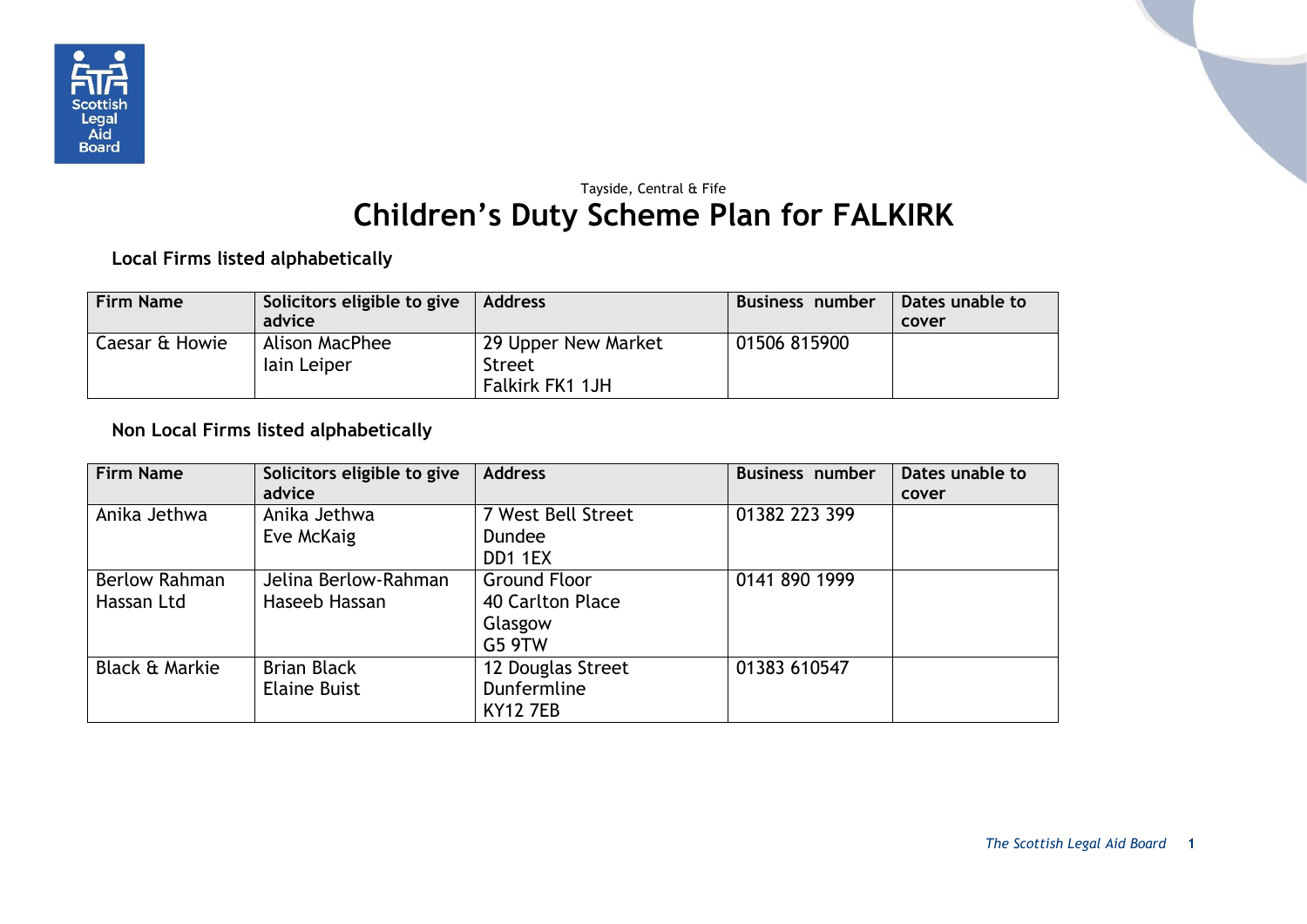| <b>Firm Name</b>  | Solicitors eligible to give<br>advice | <b>Address</b>          | <b>Business number</b> | Dates unable to<br>cover |
|-------------------|---------------------------------------|-------------------------|------------------------|--------------------------|
| Collins & Co      | <b>Simon Collins</b>                  | 18 Cadzow Place         | 0131 661 3210          |                          |
| Defence Lawyers   | Peter Barr                            | Edinburgh               |                        |                          |
| Ltd               | <b>Christopher MacFarlane</b>         | EH7 5SN                 |                        |                          |
|                   | <b>Claire Veitch</b>                  |                         |                        |                          |
|                   | Sandy Raeburn                         |                         |                        |                          |
| Corrigan Law      | Sinead Corrigan                       | 489 Dumbarton Road      | 07763 704 253          |                          |
|                   |                                       | Glasgow                 |                        |                          |
|                   |                                       | G11 6SL                 |                        |                          |
| David Kinloch &   | Gayle Middleton                       | 149 High Street         | 0141 336 3000          |                          |
| Co                | David Kinloch                         | Glasgow G1 1PY          |                        |                          |
| Duncan &          | Douglas McConnell                     | <b>First Floor</b>      | 01382 225823           |                          |
| McConnell         | Lisa Campbell                         | <b>6 Panmure Street</b> |                        |                          |
|                   |                                       | Dundee                  |                        |                          |
|                   |                                       | DD1 2BW                 |                        |                          |
| Fleming & Reid    | <b>Michael Gallen</b>                 | 180 Hope Street         | 0141 331 1144          |                          |
| <b>Solicitors</b> | <b>Brian Cooney</b>                   | Glasgow                 |                        |                          |
|                   |                                       | G <sub>2</sub> 2UE      |                        |                          |
| FT & DC Wallace   | <b>David Ritchie</b>                  | <b>Forth House</b>      | 01333 423 804          |                          |
|                   |                                       | <b>Forth Street</b>     |                        |                          |
|                   |                                       | Leven                   |                        |                          |
|                   |                                       | KY8 4PW                 |                        |                          |
| Harding & Co      | Craig Dewar                           | 79 Saltmarket           | 0141 552 8880          |                          |
|                   | <b>Matthew Harding</b>                | Glasgow                 |                        |                          |
| Hill & Robb Ltd   | Alan Rodger                           | 3 Pitt Terrace          | 01786 450 985          |                          |
|                   | <b>Catherine Berrill</b>              | <b>Stirling</b>         |                        |                          |
|                   |                                       | FK8 2EY                 |                        |                          |
| Ian C McCarthy    | lan McCarthy                          | 905 Shettleston Road    | 0141 763 1366          |                          |
| Solicitors        | Jacqueline White                      | Glasgow                 |                        |                          |
|                   |                                       | <b>G32 7NU</b>          |                        |                          |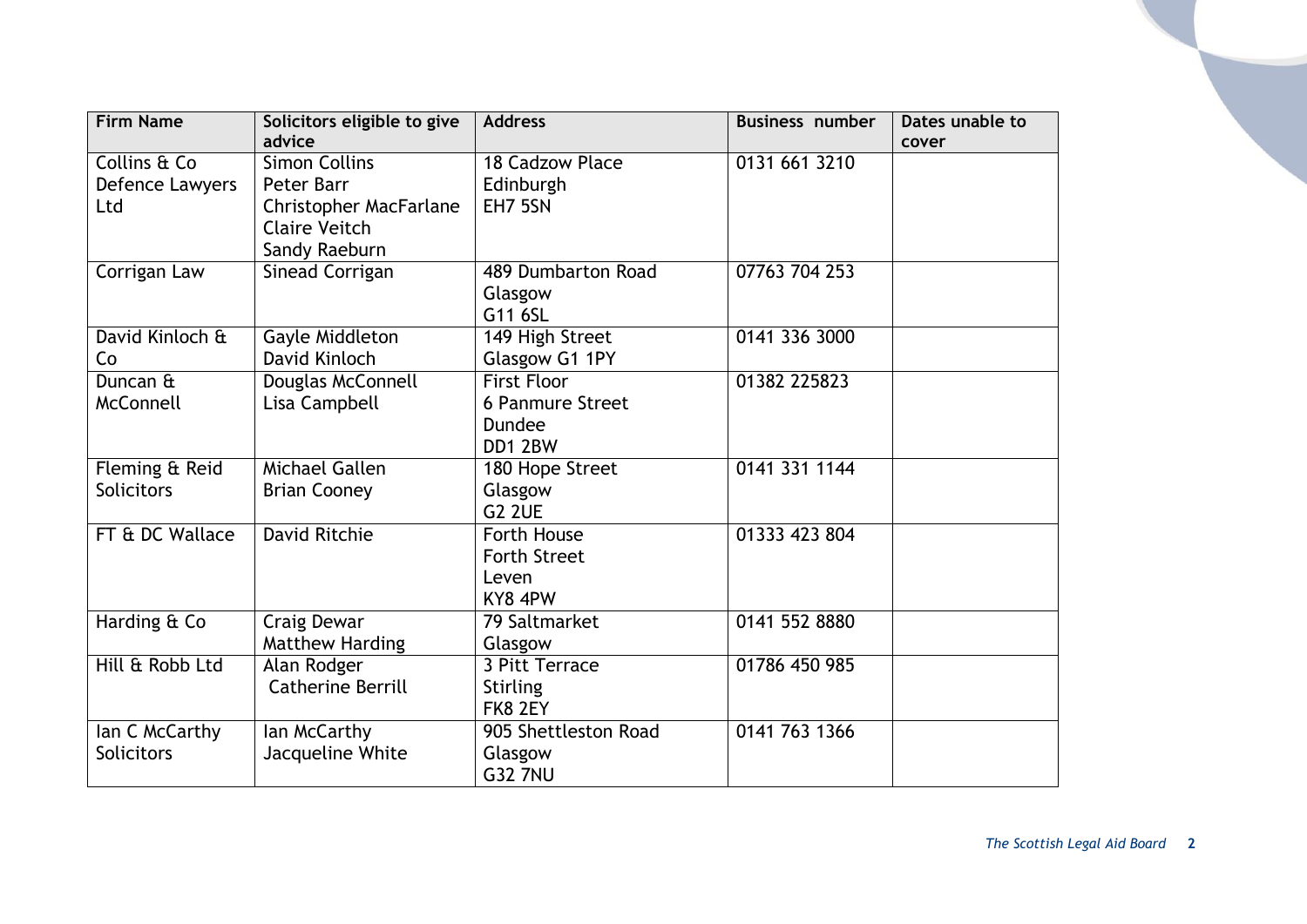| <b>Firm Name</b>       | Solicitors eligible to give | <b>Address</b>          | <b>Business number</b> | Dates unable to |
|------------------------|-----------------------------|-------------------------|------------------------|-----------------|
|                        | advice                      |                         |                        | cover           |
| <b>Jonathon Paul</b>   | Jonathon Paul               | 102 Main Street         | 01389 756785           |                 |
| <b>Solicitors</b>      |                             | Alexandria              |                        |                 |
|                        |                             | Dumbarton G83 0PB       |                        |                 |
| Joseph G Boyd &        | Joseph Boyd                 | 41-43 Bread Street      | 07746 767 776          |                 |
| Co Court Lawyers       |                             | Edinburgh               |                        |                 |
|                        |                             | EH3 9AH                 |                        |                 |
| L Kerr Solicitors      | Lauren Kerr                 | 97-99 Glasgow Road      | 0739 374 6024          |                 |
|                        |                             | <b>Dumbarton</b>        |                        |                 |
|                        |                             |                         |                        |                 |
| <b>LKW Solicitors</b>  | Khalda Wali                 | 414 Cathcart Road       | 07944 562 909          |                 |
| Ltd                    | Zahra Bhatti                | Glasgow                 |                        |                 |
|                        | Sofia Liaquat               | G42 7BZ                 |                        |                 |
| <b>MBS Solicitors</b>  | Alan Robertson              | 150-152 Gorgie Road     | 0131 337 4100          |                 |
|                        |                             | Edinburgh               |                        |                 |
|                        |                             | <b>EH11 2NT</b>         |                        |                 |
| McBride Kondol &       | Leon Kondol                 | 35 Glenmore Avenue      | 0141 647 6400          |                 |
| Co                     |                             | Glasgow G42 0EH         |                        |                 |
| <b>McIntosh McCann</b> | Lorna McCann                | 486 Dumbarton Road      | 0141 212 2222          |                 |
|                        |                             | Glasgow                 |                        |                 |
|                        |                             | G11 6SL                 |                        |                 |
| Moir & Sweeney         | lan Moir                    | <b>46 Carlton Place</b> | 0141 429 2724          |                 |
|                        | Paul Sweeney                | Glasgow                 |                        |                 |
|                        | Douglas McAllister          | G5 9TW                  |                        |                 |
| Neil Kilcoyne &        | Neil Kilcoyne               | 345 Victoria Road       | 0141 433 2700          |                 |
| Co                     | Jennifer Harkin             | Glasgow                 |                        |                 |
|                        |                             | G42 7SA                 |                        |                 |
| Newford Law            | John McBride                | 101 Eaglesham Road      | 0141 644 1792          |                 |
| Solicitors             |                             | Glasgow                 |                        |                 |